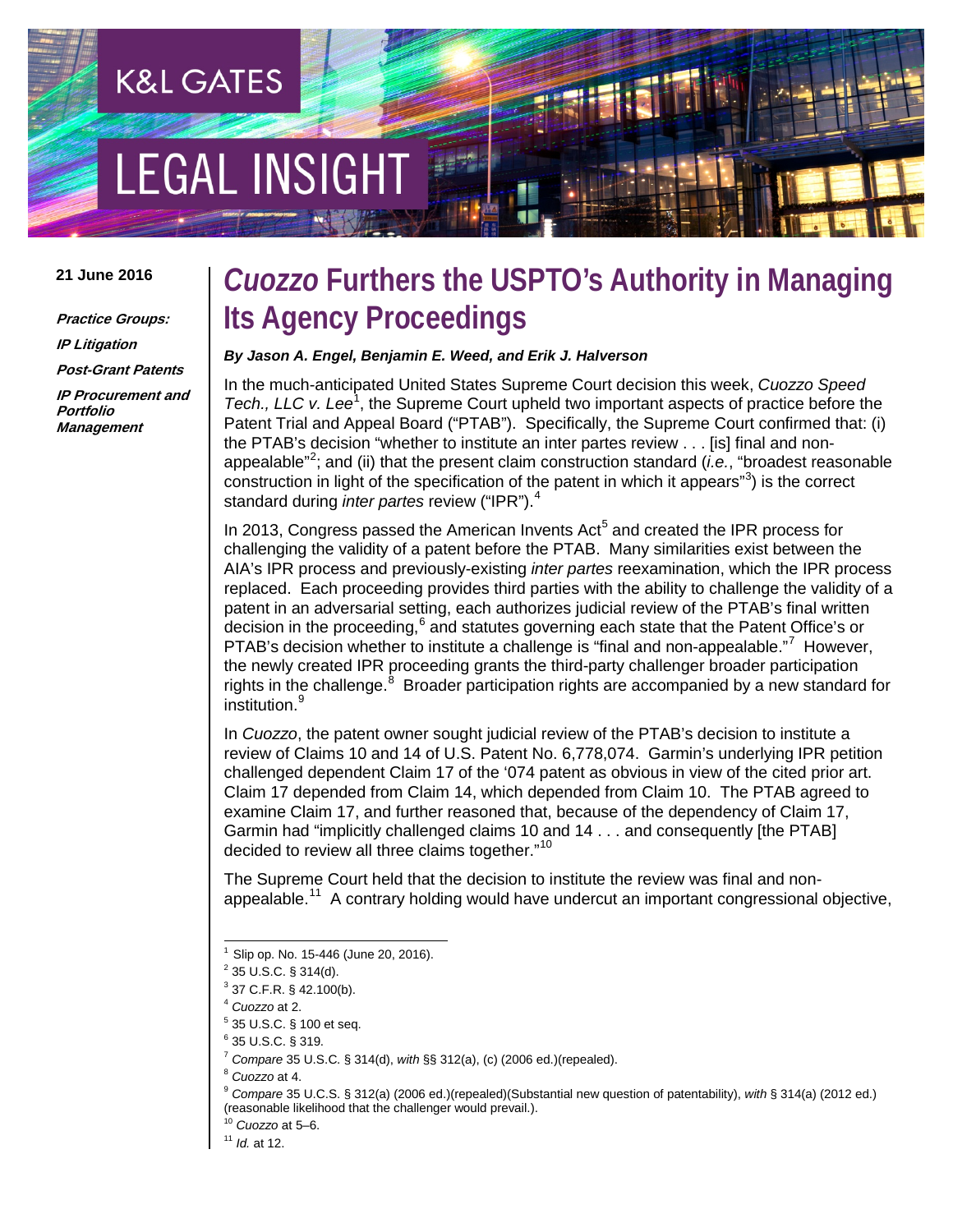# K&L GATES

### *Cuozzo* **Furthers the USPTO's Authority in Managing Its Agency Proceedings**

namely, giving the Patent Office significant power to revisit and revise earlier patent grants.<sup>[12](#page-1-0)</sup> In reviewing the congressional record and the statutory provision relevant to the Patent Office's power, the Supreme Court reasoned that the "No Appeal" provision's language must "at the least, forbid an appeal that attacks a determination . . . of whether to institute review by raising this kind of legal question and little more."<sup>[13](#page-1-1)</sup> The Supreme Court noted that Cuozzo did not implicate a constitutional challenge or present other questions of interpretation that would have reached beyond the strict application of  $\S 314(d)^{14}$  $\S 314(d)^{14}$  $\S 314(d)^{14}$  and found that the mere challenge of a determination under 35 U.S.C. § 314(a) is not appealable as a result of the clear and convincing language<sup>[15](#page-1-3)</sup> in the statute and legislative history.<sup>[16](#page-1-4)</sup> The Supreme Court does little to clarify the often-asked question of how a writ of mandamus fits into the IPR process, merely noting the lack of treatment the Supreme Court offered on this issue in a footnote of Justice Alito's concurrence.<sup>[17](#page-1-5)</sup>

Cuozzo also challenged the authority of the Patent Office to set the standard for claim interpretation in an IPR.<sup>18</sup> Applying statutory interpretation rooted in agency law, the Supreme Court noted that when a statute is clear, the agency the statute directs must follow the statute; however, where a statute leaves a gap or is ambiguous, the agency has leeway to enact rules that are reasonable in light of the purpose of the statute.<sup>19</sup> The Supreme Court reasoned that the statute contained a gap as to the standard to be used for claim construction in an IPR.<sup>20</sup> The Supreme Court further reasoned that the Patent Office was explicitly granted the ability to issue rules governing IPR proceedings<sup>[21](#page-1-9)</sup>, and that the use of the broadest reasonable construction is a rule that the Patent Office promulgated to govern IPR proceedings.<sup>22</sup> Furthermore, there is no indication in the statutory language, in the legislative history, or in the purpose of the statute to suggest that Congress considered what standard the PTAB should apply in such proceedings.<sup>27</sup>

The Supreme Court noted that there was strong historical support for the broadest reasonable interpretation standard $^{24}$  $^{24}$  $^{24}$  and noted that retaining such a standard would help protect public interests by encouraging narrowly drafted claims and assisting the members of the public in drawing useful information from the disclosed invention.<sup>25</sup> The Supreme Court summarized by saying the Patent Office's regulations are reasonable in light of their purposes, and that Congress, not the courts, is in the position to make changes to the Patent

<span id="page-1-0"></span> <sup>12</sup> *Id.* at 8.

<span id="page-1-1"></span><sup>13</sup> *Id.* at 8.

<span id="page-1-2"></span><sup>&</sup>lt;sup>14</sup> *Id.* at 11. The Supreme Court also noted that an action beyond the scope of the statutory limits, such as the institution of an *inter partes* review on indefiniteness (§112) grounds may lead to a different outcome in a similar situation. *Id.*

<span id="page-1-3"></span><sup>15</sup> *Id.* at 10.

<sup>16</sup> *Id.* at 12.

<span id="page-1-5"></span><span id="page-1-4"></span><sup>&</sup>lt;sup>17</sup> Alito's Concurrence, n.5-6.

<span id="page-1-6"></span><sup>&</sup>lt;sup>18</sup> Cuozzo at 12. Cuozzo argued that the Patent Office should adhere to the federal district court standard and give claims their ordinary meaning as understood by a person of skill in the art.

<sup>19</sup> *Id.* at 13 (citing *Chevron USA Inc. v. Natural Resources Defense Council, Inc.*, 467 U.S. 837, 842–43 (1984)).

<span id="page-1-7"></span><sup>20</sup> *Id.* at 13.

<span id="page-1-9"></span><span id="page-1-8"></span> $21$  35 USC §316(a)(4).

<span id="page-1-11"></span><span id="page-1-10"></span><sup>&</sup>lt;sup>22</sup> *Cuozzo* at 13.<br><sup>23</sup> *Id.* at 16.

<span id="page-1-12"></span><sup>23</sup> *Id.* at 16. 24 *Id.* at 15, 17.

<span id="page-1-13"></span><sup>25</sup> *Id.* at 17.